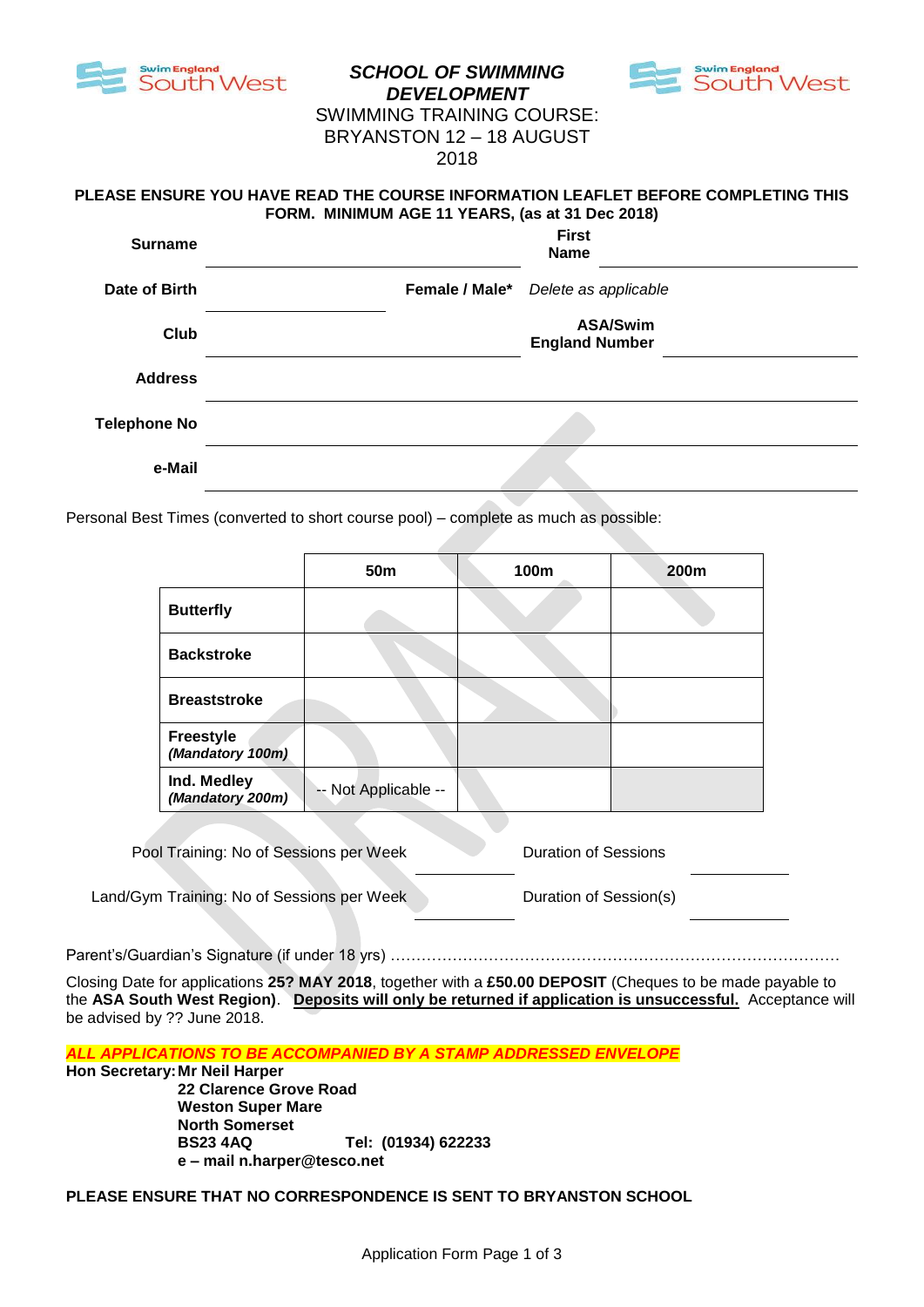

## *SCHOOL OF SWIMMING DEVELOPMENT* SWIMMING TRAINING COURSE: BRYANSTON 12 – 18 AUGUST 2018



#### **Page 2 'MEDICAL, DIETARY & EMERGENCY CONTACT INFORMATION' Must Be Completed**

# Medical, Dietary & Emergency Contact Information

#### **Swimmer Name**

#### *Medical & Allergy*

| NHS number (if known)                |  |
|--------------------------------------|--|
| Any known allergies (Please<br>list) |  |
|                                      |  |
| Medical condition which the          |  |
| applicant has experienced in         |  |
| the past five years                  |  |
| If applicable, please state any      |  |
| specific action to be taken in the   |  |
| event of an emergency                |  |
| (Continue on separate sheet if       |  |
| necessary)                           |  |
| Any medication if yes, please        |  |
| list dose and frequency.(Up to       |  |
| past five years)                     |  |
| (Continue on separate sheet if       |  |
| necessary)                           |  |
| Doctor                               |  |
| Surgery name and Telephone           |  |
| Number (inc area code)               |  |

*Qualified medical team is on duty throughout the course to treat injuries, perform First Aid and dispense simple medication: Paracetamol – for pain or fever. Merocets – sore throat lozenges. Simple Linctus – for coughs.*

*All personal medication brought on campus must be given to the medical team upon arrival.*

#### *Dietary Requirements*

| If applicable, please state any<br>specific dietary requirements | Only non-humans |
|------------------------------------------------------------------|-----------------|
|------------------------------------------------------------------|-----------------|

#### *Emergency contact details (preferably 2).*

| <b>Emergency Contact Name</b> | Relationship | Phone Number (with area code) |
|-------------------------------|--------------|-------------------------------|
|                               |              |                               |
|                               |              |                               |

#### *Important – Please tick all of the following boxes.*

| I agree that I am happy for my son/daughter (if under 18yrs of age) to receive medical attention from<br>the medical team. |
|----------------------------------------------------------------------------------------------------------------------------|
| In case of emergencies I give permission for the medical team to act in loco parentis.                                     |